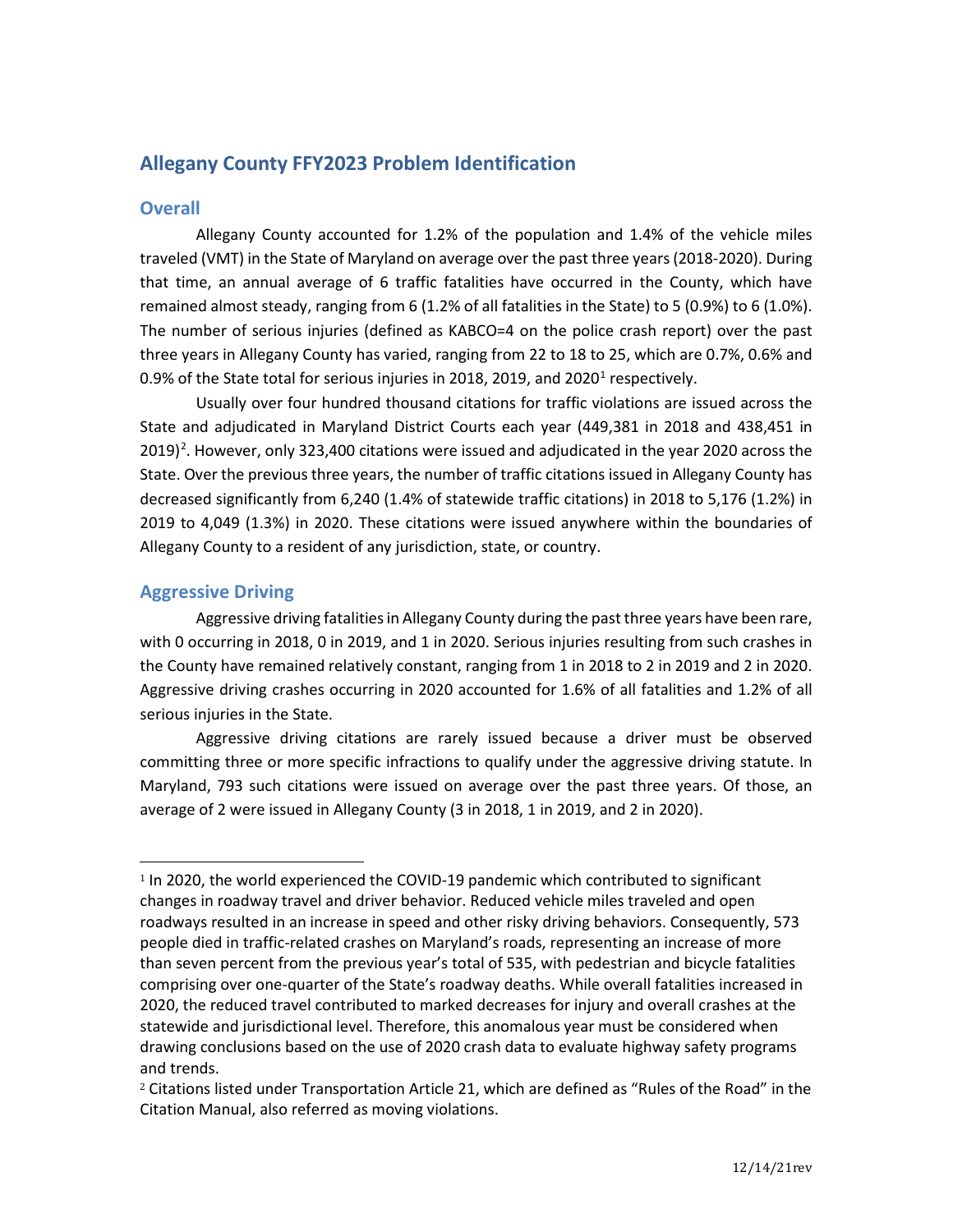## **Distracted Driving**

Since 2018, there have been an annual average of about 4 distracted driving fatalities occurring in Allegany County. In 2020, distracted driving in the County added 3 deaths to the State's distracted driving fatalities, a point on a trend that has remained relatively constant over the previous three years (4 in 2018 and 4 in 2019). Serious injuries resulting from distracted driving crashes in the County have decreased and leveled off over the past three years, from 12 in 2018 (0.8% of all distracted driving serious injuries in the State) to 8 in 2019 (0.5% of all) to 9 in 2020 (0.7% of all). In 2020, 50.0% of all fatalities and 36.0% of all serious injuries recorded in Allegany County resulted from distracted driving crashes.

Distracted driving citations issued in Maryland during the past three years have decreased significantly, ranging from 33,655 in 2018 to 33,978 in 2019 and 19,450 in 2020. During the same period, distracted driving citations issued in Allegany County have trended up then down, ranging from 188 in 2018 to 525 in 2019 and 104 in 2020. As a proportion of the distracted driving citations issued statewide, those handed out in the County accounted for 0.6% in 2018, 1.5% in 2019 and 0.5% in 2020.

## **Impaired Driving**

Over the past three years, an average of 2 impaired driving fatalities occurred per year in Allegany County. Fatalities from such crashes have fluctuated, ranging from 1 (0.7% of all impaired driving fatalities in Maryland) in 2018 to 4 (2.6% of all) in 2019 to 0 (0.0% of all) in 2020. Serious injuries resulting from such crashes in the County over the same time period have fallen and plateaued, ranging from 7 in 2018 (1.5% of all impaired driving serious injuries in the State) to 3 in 2019 (0.6% of all) to 2 in 2020 (0.4% of all). In 2020, 0.0% of all fatalities and 8.0% of all serious injuries in Allegany County resulted from impaired driving crashes, compared to 21.1% of all fatalities and 16.4% of all serious injuries from impaired driving crashes occurring throughout the State.

Impaired driving relates to driving while impaired by alcohol and/or drugs or controlled dangerous substances. Several citations may be issued at the point of an encounter with an impaired driver. Therefore, all judicial figures related to impaired driving will be quantified using arrests, not individual citations. Impaired driving arrests have steeply decreased in Maryland over the past three years, from 18,403 in 2018 to 18,279 in 2019 to 13,651 in 2020. During the same period, impaired driving arrests have trended up then down in Allegany County, ranging from 187 in 2018 to 204 in 2019 to 165 in 2020. As a proportion of impaired driving arrests in the State, the number of impaired driving arrests in the County accounted for 1.0% in 2018, 1.1% in 2019, and 1.2% in 2020. Of the impaired arrests in the County in 2020, 4.8% were of older drivers (ages 65+) while 6.1% were of younger drivers (ages 16-20).

## **Speeding**

During the past three years, Allegany County averaged 1 speeding related fatality per year, which have remained relatively constant over that time: 0 in 2018, 1 in 2019 and 1 in 2020. Serious injuries resulting from such crashes in the County over the past three years have varied,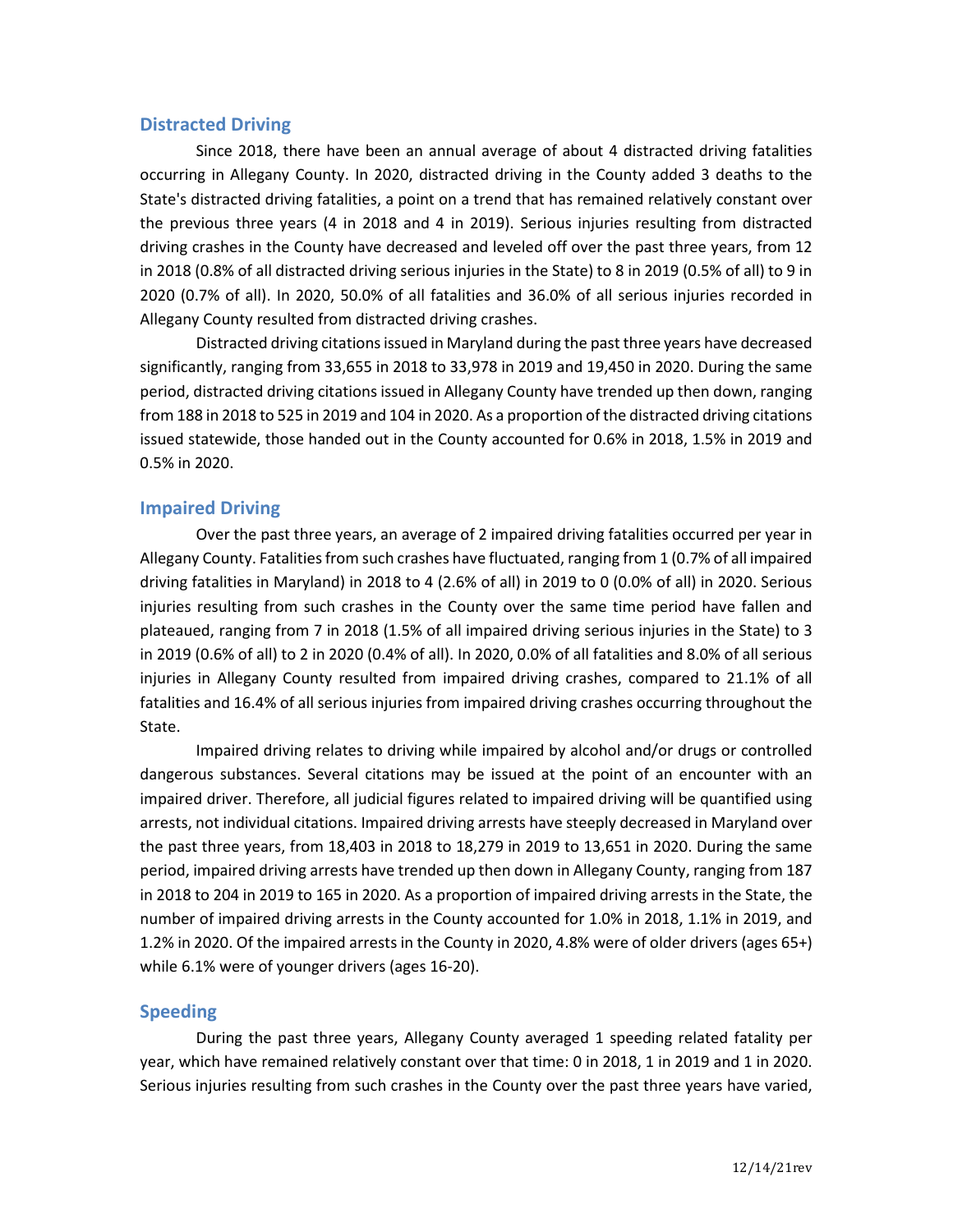ranging from 2 in 2018 to 5 in 2019 and 2 in 2020. In 2020, 0.9% of statewide speeding related fatalities and 0.7% of statewide speeding related serious injuries resulted from crashes in Allegany County. Over the same year, 16.7% of all fatalities and 8.0% of all serious injuries recorded in Allegany County were the result of crashes involving driving speed.

Speeding citations are very common even though those adjudicated through the District Court do not include automated enforcement. Speeding citations issued in Allegany County have steeply decreased over the past three years, with 4,602 (2.4% of statewide speeding citations), 3,113 (1.7% of statewide), and 2,688 (1.8% of all) issued in 2018, 2019, and 2020, respectively. Statewide speeding citations have steeply decreased over the same three years: 195,649, 182,213, and 151,419. Speeding citations comprised 66.4% of all Allegany County citations in 2020.

#### **Non-motorists**

Non-motorists are defined here as pedestrians (on foot) and bicyclists. Pedestrian fatalities in Allegany County have remained relatively constant over the previous three years, from 2 (2018) to 0 (2019) to 0 (2020), while serious injuries have varied, ranging from 1 (2018) to 5 (2019) to 1 (2020). The occurrence of bicyclist fatalities in Allegany County has been rare, with 0 in 2018, 0 in 2019, and 0 in 2020, while serious injuries to bicyclists have remained relatively constant, ranging from 1 in 2018 to 1 in 2019 to 0 in 2020.

Very few non-motorist citations are issued throughout the State, to either the pedestrian or the motor vehicle driver. Typically, more violations are issued to drivers, and in Allegany County 0 were issued to drivers against pedestrians or bicyclists in 2020, while 3 were issued to pedestrians or bicyclists that year. As a proportion of statewide totals (933 and 235), those numbers represent 0.0% and 1.3%, respectively, in 2020.

### **Motorcycles**

Motorcycle rider fatalities have been rare over the past three years in Allegany County, ranging from 0 (2018) to 0 (2019) to 1 (2020). Serious injuries to motorcyclists have trended up then down, ranging from 2 (2018) to 6 (2019) to 4 (2020). The 2020 figures account for 1.3% of motorcycle rider fatalities and 1.3% of rider serious injuries that occurred in the State.

Maryland has had a universal helmet law in place for several decades, consequently the incidence of unhelmeted motorcyclists involved in a crash is low. The State has averaged 7 unhelmeted motorcycle rider fatalities per year over the past three years, therefore, unhelmeted motorcycle fatalities in Allegany County have been uncommon (an average of 0 per year). However, 3 seriously injured riders in Allegany County were unhelmeted in 2020, which is 3.4% of the State total (compared to 0 in 2018 and 0 in 2019).

#### **Older Drivers**

In Maryland, older driver safety programs focus on drivers of age 65 years or older. The data presented here on fatalities and serious injuries include any person involved in a crash with an older driver. Older drivers were involved in crashes that resulted in an average of 94 fatalities in Maryland each year (85 in 2018, 105 in 2019 and 91 in 2020). During that time, serious injuries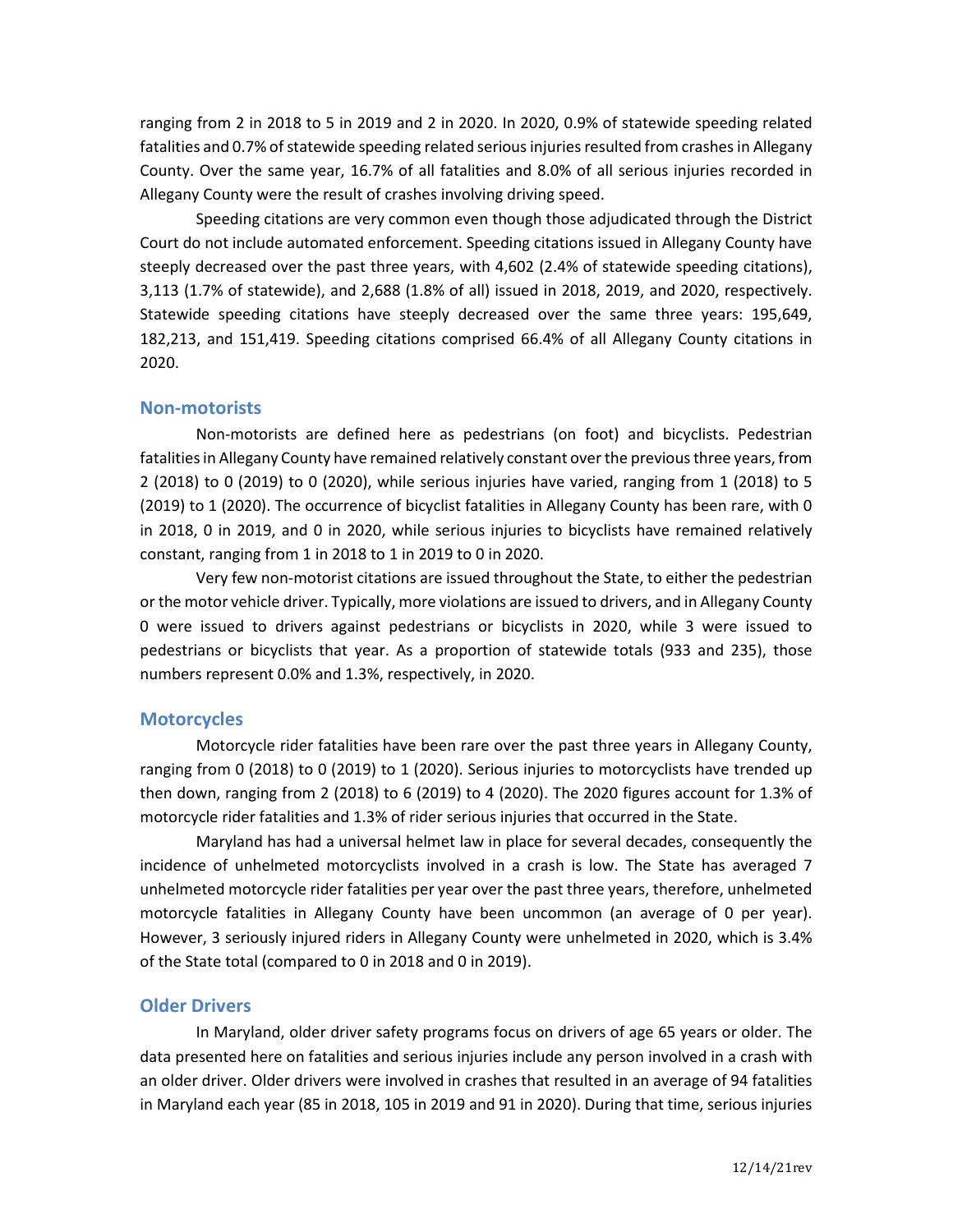resulting from these crashes in Maryland have seen a significant decrease, ranging from 518 in 2018 to 512 in 2019 to 381 in 2020. Fatal crashes involving older drivers in Allegany County averaged 0 over the same period (ranging from 0 in 2018, 0 in 2019 to 1 in 2020). Further, serious injuries resulting from these crashes in the County have remained almost steady, ranging from 2 in 2018, 4 in 2019 to 4 in 2020.

A total of 10,971 citations for moving violations or restraint usage were issued to drivers of age 65+ in Maryland in 2020. Over the past three years, the number of traffic citations issued to older drivers in Allegany County has seen a significant decrease from 295 (1.7% of those issued statewide) in 2018 to 273 (1.5%) in 2019 to 212 (1.9%) in 2020.

## **Young Drivers**

In Maryland, young driver safety programs focus on individuals between ages 16 and 20. The data presented here on fatalities and serious injuries include any person involved in a crash with a young driver. Young drivers were involved in crashes that resulted in an average of 52 fatalities in Maryland each year (54 in 2018, 46 in 2019, and 56 in 2020). During that time, serious injuries resulting from these crashes in Maryland have fluctuated, ranging from 384 in 2018 to 407 in 2019 to 345 in 2020. In 2020 there were 0 fatalities involving young drivers in Allegany County, a number that stayed about the same over time, with 1 in 2018 and 2 in 2019. Further, serious injuries due to crashes involving younger drivers have been increasing over the same time period, from 2 in 2018 to 2 in 2019 to 6 in 2020.

A total of 35,236 citations for moving violations or restraint usage were issued to drivers of age 16-20 in Maryland in 2020. Over the past three years, the number of traffic citations issued to younger drivers in Allegany County has seen a significant decrease: 855 (2.0% of those issued statewide), 744 (1.8%), and 505 (1.4%) in 2018, 2019, and 2020, respectively.

### **Occupant Protection**

An unrestrained occupant is defined as a child under the age of eight not reported to be restrained in a child safety seat (which includes harness and booster seats) or a person over the age of eight not reported as restrained by a seat belt while riding in a passenger vehicle or light truck. Unrestrained occupant fatalities have been alternating over the past three years in Allegany County, ranging from 2 (2018) to 4 (2019) to 1 (2020). Serious injuries have fluctuated over the same period: 5 (2018) to 1 (2019) to 3 (2020). The 2020 values accounted for 0.8% of the unrestrained fatalities and 0.8% of the unrestrained serious injuries occurring in the State.

In 2020, 16,858 citations were issued statewide for safety equipment violation (including seat belt violations and child safety seat violations), which was a much lower total when compared to the numbers issued in the previous years (27,342 in 2018 and 29,660 in 2019). In Allegany County, 263 such citations were issued in 2020, representing 1.6% of the statewide total, compared to 374 from 2018 and 789 from 2019. The MHSO conducts an annual roadside survey of seat belt usage in Maryland. The statewide observed seat belt usage rate for Maryland in 2020 among drivers and front seat passengers of all vehicles was 91.4%, while the overall observed seat belt usage rate for Allegany County was 88.0%.